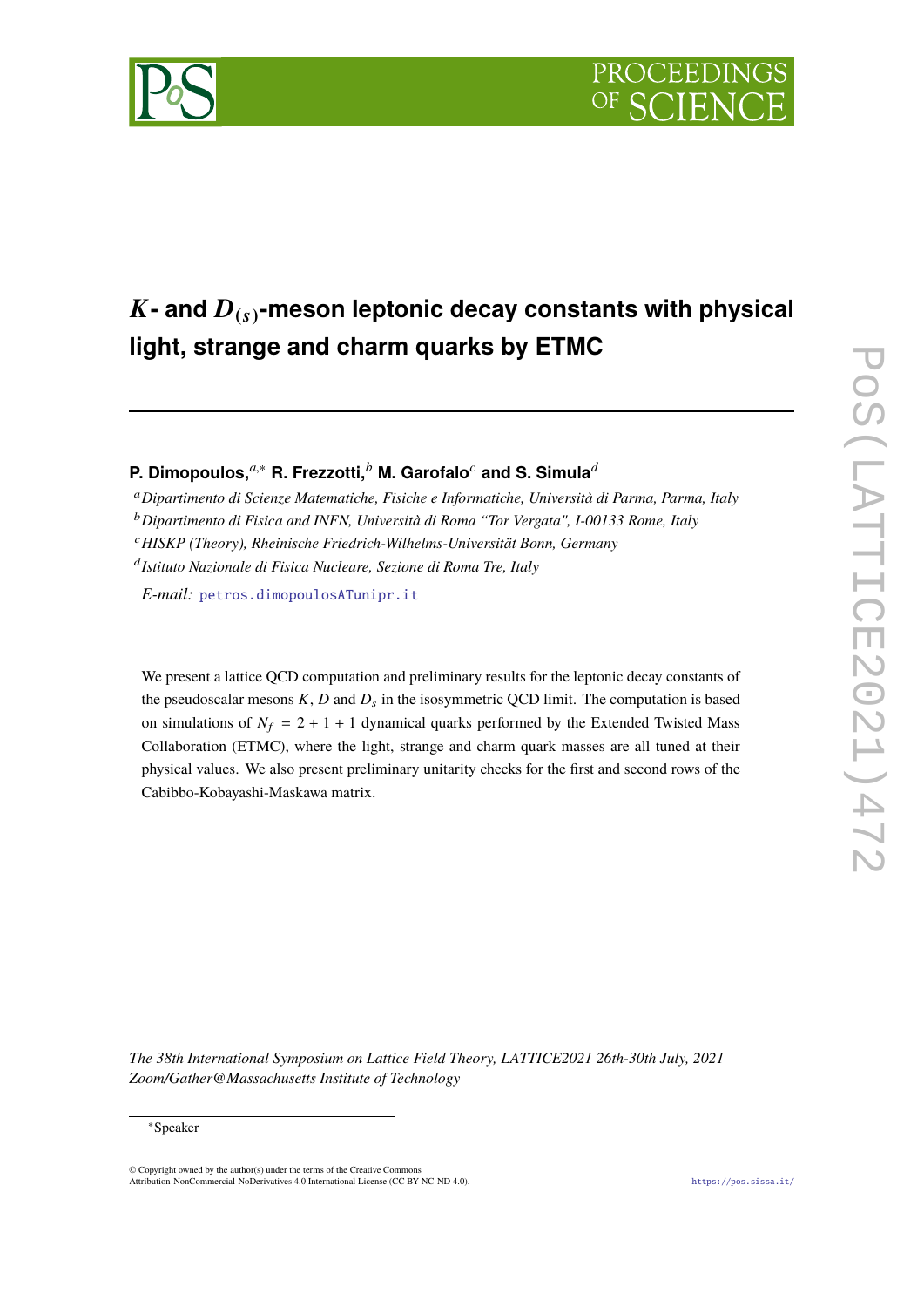### **1. Introduction**

Of the most important hadronic inputs for obtaining estimates of the Cabibbo-Kobayashi-Maskawa (CKM) matrix elements (ME) are the values of the leptonic decay constants of pseudoscalar (PS) mesons. In these proceedings we present a high precision lattice QCD (LQCD) calculation for the *K*, *D* and  $D_s$  PS-meson decay constants using  $N_f = 2 + 1 + 1$  gauge ensembles generated by the Extended Twisted Mass Collaboration (ETMC).

#### **2. Lattice action and simulations**

We employ the twisted mass (tm) fermionic formulation that ensures automatic  $O(a)$ -improvement for all observables as far as tuning at maximal twist is in place Refs [\[1,](#page-7-0) [2\]](#page-7-1). Moreover as it has been shown in Refs [\[3](#page-7-2)[–6\]](#page-7-3) the inclusion of the clover term in the maximally twisted fermionic action provides the beneficial property of reduced  $O(a^2)$  cutoff and isospin breaking effects.

ETMC has performed  $N_f = 2 + 1 + 1$  dynamical quark simulations employing the sea quark action written as  $S_{sea} = S_g^{\text{Iwa}} + S_{tm}^{\ell} + S_{tm}^h$ , where  $S_g^{\text{Iwa}}$  is the Iwasaki improved gauge action [\[7\]](#page-7-4) and

<span id="page-1-0"></span>
$$
S_{tm}^{\ell} = \sum_{x} \bar{\chi}_{\ell}(x) \left[ D_W(U) + \frac{i}{4} c_{\text{SW}} \sigma^{\mu \nu} \mathcal{F}^{\mu \nu}(U) + m_{0\ell} + i \mu_{\ell} \tau^3 \gamma^5 \right] \chi_{\ell}(x), \tag{1}
$$

<span id="page-1-1"></span>
$$
S_{tm}^h = \sum_x \bar{\chi}_h(x) \left[ D_W(U) + \frac{i}{4} c_{\text{SW}} \sigma^{\mu\nu} \mathcal{F}^{\mu\nu}(U) + m_{0h} - \mu_{\delta} \tau_1 + i \mu_{\sigma} \tau^3 \gamma^5 \right] \chi_h(x), \tag{2}
$$

are, respectively, the fermionic actions used in the light ( $S_{tm}^{\ell}$ ) and strange-charm ( $S_{tm}^h$ ) quark sectors. Notice that in Eq. [\(1\)](#page-1-0)  $\chi_{\ell} = (u, d)^T$  represents the light quark doublet, while the degenerate light the distribution of the contribution of the contribution of the contribution of the contribution of the state of the st twisted and the (untwisted) Wilson quark masses are denoted by  $\mu_{\ell}$  and  $m_{0\ell}$ , respectively. For the heavy quark action, Eq. [\(2\)](#page-1-1), the doublet  $\chi_h = (s, c)^T$  represents the mass non-degenerate strange<br>and above, weaks. Here we denotes the (untwisted) Wilson systems while the naromatographs and charm quarks. Here  $m<sub>0h</sub>$  denotes the (untwisted) Wilson quark mass while the parameters  $\mu_{\delta}$  and  $\mu_{\sigma}$  in combination with the presence of the Pauli matrices  $\tau_1$  and  $\tau_3$  lead to quark mass non-degeneracy, see Ref. [\[2\]](#page-7-1). In both equations  $D_W(U)$  is the massless Wilson-Dirac operator, and the Sheikoleslami-Wohlert improvement term,  $c_{SW} \sigma^{\mu\nu} \mathcal{F}^{\mu\nu}(U)$ , has been included for the reason already symbiol above. The value for the alguna parameter  $c_{\mu}$ , is set by using the 1 leap todrate already explained above. The value for the clover parameter  $c_{SW}$  is set by using the 1–loop tadpole boosted estimate as presented in Ref. [\[8\]](#page-7-5). The condition of maximal twist is achieved by tuning the hopping parameter  $\kappa$  for the untwisted Wilson quark mass such as  $m_{0\ell} = m_{0h} = m_{crit}$ . Details about the lattice action and the algorithmic setup are presented in Refs [\[3,](#page-7-2) [9,](#page-8-0) [10\]](#page-8-1).

Simulations have been carried out reaching the physical mass values of both light and heavy (strange and charm) quarks. As for the latter the sea quark mass parameters ( $\mu_{\sigma}$  and  $\mu_{\delta}$ ) have been tuned so that the two phenomenological conditions  $m_c/m_s = 11.8$  and  $m_{D_s}/f_{D_s} = 7.9$  [\[11\]](#page-8-2) are accurately reproduced by each of the  $N_f = 2 + 1 + 1$  ensembles.

In order to avoid  $O(a^2)$  mixing effects in the physical observables involving the heavy quarks (strange and charm), owing to the form of the sea quark action of Eq. [\(2\)](#page-1-1), we opted for a nonunitary lattice setup. Therefore in the valence sector we employ the Osterwalder-Seiler fermionic regularisation [\[12\]](#page-8-3) which treats the strange and charm quarks in a flavour diagonal way. The valence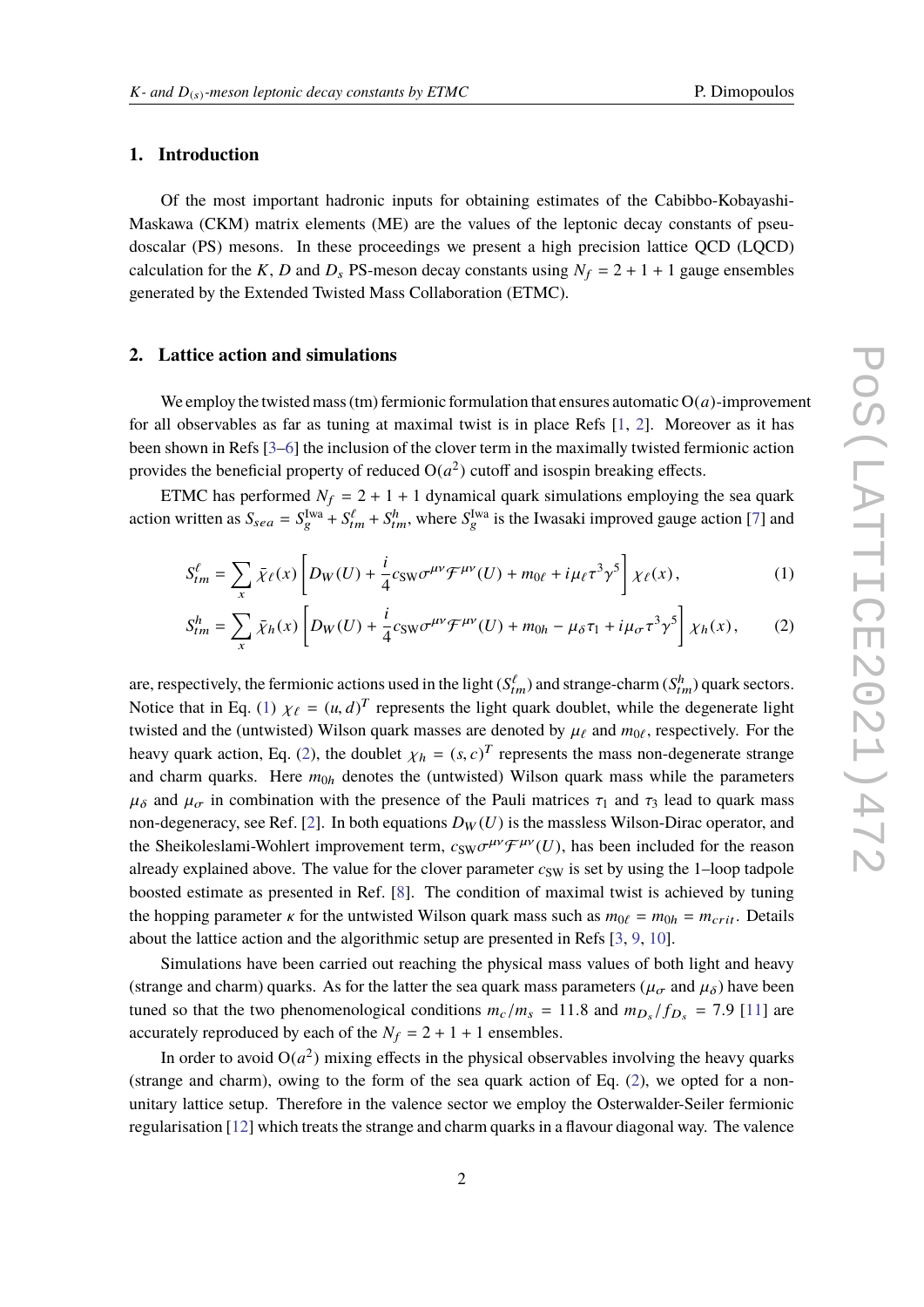action in the strange and charm sectors is given by:

$$
S_{val}^f = \sum_{x} \bar{\chi}_f^{val}(x) \left( D_W^{cr}(U) + \frac{i}{4} c_{\text{SW}} \sigma^{\mu \nu} \mathcal{F}^{\mu \nu}(U) + i \gamma_5 \mu_f \right) \chi_f^{val}(x) , f = s, c,
$$
 (3)

where  $D_W^{\text{cr}}(U) \equiv D_W(U)|_{m_0=m_{crit}}$  is the critical Wilson-Dirac operator and  $\chi_f^{\text{val}}$  denotes single<br>gyous flowers field. It has been above in Ref. [12] that this kind of mixed action presentes the quark flavour field. It has been shown in Ref. [\[13\]](#page-8-4) that this kind of mixed action preserves the automatic  $O(a)$ -improvement of physical observables, i.e. lattice artifacts, including those violating unitarity, scale as  $O(a^2)$  implying that unitarity is safely recovered in the continuum limit.

In this study we use  $N_f = 2 + 1 + 1$  simulations performed at three values of the lattice spacing in the range [0.69, <sup>0</sup>.95] fm and at several pseudoscalar mass values spanning from the physical pion mass up to 350 MeV. In Table [1](#page-2-0) essential simulation details are presented. For the computation of  $w_0/a$  and the gradient-flow  $w_0$ -determination, we refer the reader to Refs [\[9,](#page-8-0) [14,](#page-8-5) [15\]](#page-8-6). The scale setting is performed using the isosymmetric QCD value  $f_{\pi}^{isoQCD} = 130.4(2)$  [\[16\]](#page-8-7).<br>The greent lettice computation is performed in the isource of CD limit.

<span id="page-2-0"></span>The present lattice computation is performed in the isoymmetric QCD limit. However future work based on the same gauge ensembles is planned in order to take into account isospin breaking effects along the lines of the work of *e.g.* Ref [\[17\]](#page-8-8).

| β     | Ens.         | (L, T)    | $M_{\pi}$ (MeV) | # meas. | $w_0/a$    |  |
|-------|--------------|-----------|-----------------|---------|------------|--|
| 1.726 | cA211.12.48  | (48,96)   | 167             | 322     |            |  |
|       | cA211.30.32  | (32, 64)  | 261             | 1237    | 1.8355(35) |  |
|       | cA211.40.24  | (24, 48)  | 302             | 662     |            |  |
|       | cA211.53.24  | (24, 48)  | 346             | 628     |            |  |
| 1.778 | cB211.072.64 | (64, 128) | 137             | 374     | 2.1300(16) |  |
|       | cB211.14.64  | (64, 128) | 190             | 437     |            |  |
|       | cB211.25.48  | (48,96)   | 253             | 314     |            |  |
|       | cB211.25.32  | (32, 64)  | 253             | 400     |            |  |
| 1.836 | cC211.06.80  | (80,160)  | 134             | 401     | 2.5045(17) |  |
|       | cC211.20.48  | (48,96)   | 246             | 890     |            |  |

**Table 1:** Simulation details for the  $N_f = 2 + 1 + 1$  ensembles by ETMC.

#### **3. Determination of pseudoscalar meson decay constants with tmQCD**

In the maximal tm (Mtm) formulation of LQCD the computation of pseudoscalar decay constants does not require any (re)normalisation constant thanks to the existence of a conserved current [\[1,](#page-7-0) [18\]](#page-8-9). It is thus sufficient to employ correlation functions of the type  $C_{PP}(t)$  =  $(1/L^3) \sum_{\vec{x}, \vec{y}} \langle 0| P_{ff'}(\vec{x}, t) P_{ff'}^{\dagger}(\vec{y}, 0)|0 \rangle$ , where  $P_{ff'}(x) = \bar{\chi}_{f}^{val}(x) \gamma_5 \chi_{f'}^{val}(x)$  (with flavours  $\{f, f'\} =$  $\{\ell, s, c\}$ ) is the pseudoscalar density operator. Then the leptonic decay constant of a PS-meson with mass denoted by  $M_{ps(ff')}$  made out of valence quark flavours with bare masses  $\mu_f$  and  $\mu_{f'}$  is given by

$$
f_{ps} = (\mu_f + \mu_{f'}) \frac{\langle 0|P_{ff'}|ps\rangle}{M_{ps(ff')} \sinh(M_{ps(ff')})},
$$
\n(4)

which is automatically  $O(a)$ -improved owing to the maximal twist condition  $(m_0^{val})$  $\binom{val}{0} = m_{0\ell} = m_{0h} =$  $m_{crit}$ ).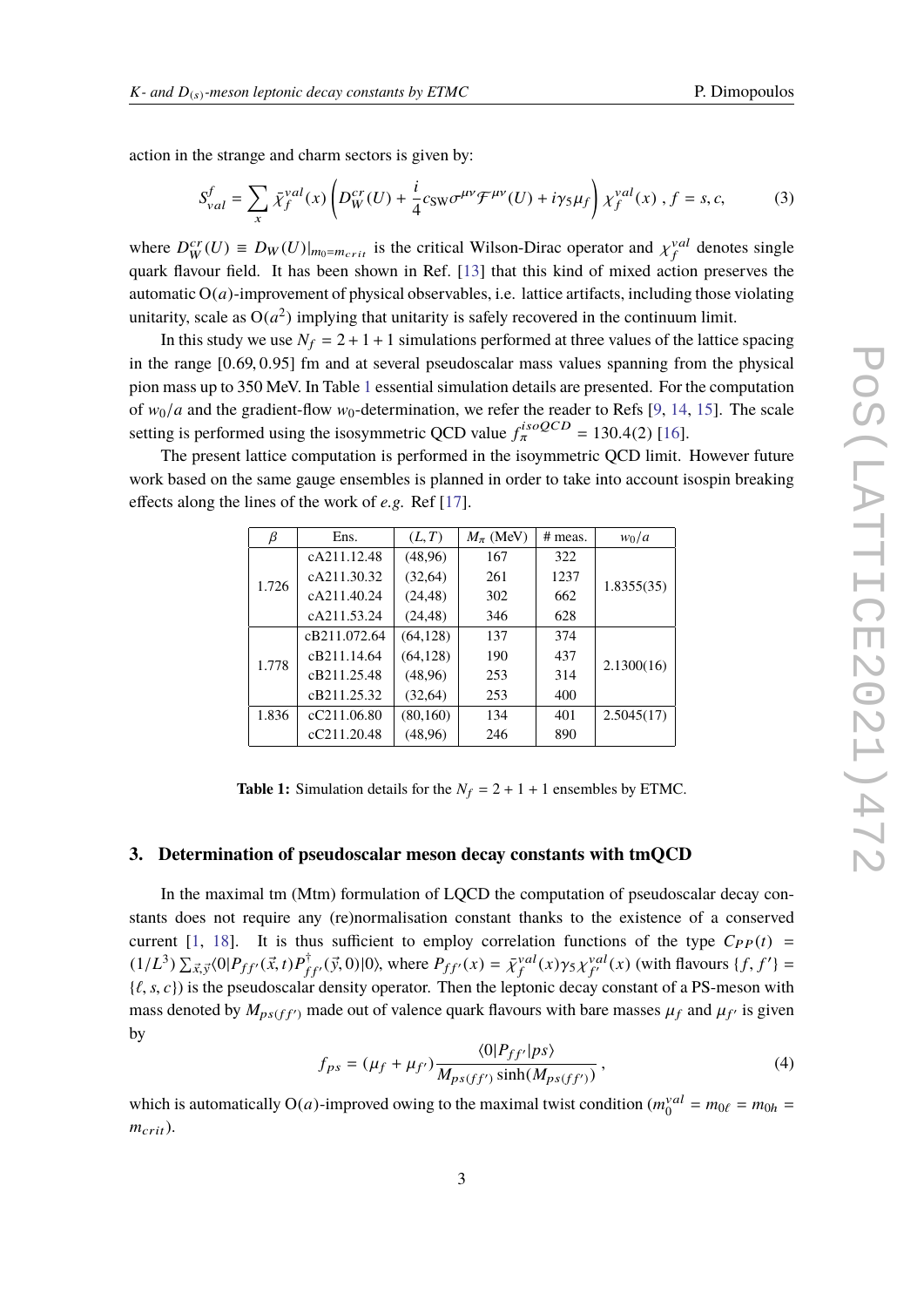In the present computation we make use of the quark mass results for the  $u/d$ , *s* and *c* presented in Section V of Ref. [\[14\]](#page-8-5) and corresponding to the meson sector analysis. In this way we can employ the same mesonic correlation functions as in Ref. [\[14\]](#page-8-5) and hence determine correctly the error propagation owing to the quark masses' uncertainties. We recall that in the framework of Mtm LQCD the renormalised quark mass of a quark flavour *f* is given by  $m_f = \mu_f / Z_P$ , where  $Z_P$ is the renormalization constant for the pseudoscalar density operator, the determination of which has been presented in Refs [\[14,](#page-8-5) [19\]](#page-8-10).

For the statistical and fit error analysis we have employed the jackknife method. We have determined the continuum limit values at the physical light quark mass *<sup>u</sup>*/*<sup>d</sup>* by making use of simultaneous continuum and chiral fits. For the estimation of the various sources of systematic uncertainty we repeat our analysis by employing different kinds of fit ansätze regarding the chiral extrapolation/interpolation to the physical light quark mass  $u/d$ . Furthermore we perform several analyses by using data combinations corresponding to two out of three lattice spacings and also by employing different determinations for  $Z_P$  that differ by  $O(a^2)$  effects. For a given decay constant we thus obtain a distribution of results, with each result corresponding to a different analysis and a total number of analyses ranging from 32 to 96 (depending on the considered decay constant). From such a distribution the mean value and the uncertainty of the final result are estimated using the combination method and formulae discussed in Sec. V of Ref. [\[14\]](#page-8-5) (see there Eqs (38)–(43)).

### **4.** Determinations of  $f_K$  and  $f_K/f_{\pi}$

In the determination of  $f_K$  we first interpolate the decay constant estimates to the strange quark mass and then we employ simultaneous continuum and chiral fits of the quantity  $f_{s\ell}$  against the light quark mass  $m_\ell$ . We make use of two fit ansätze, namely the next-to-leading order (NLO) SU(2) ChPT formula,  $f_{s\ell} = P_0 (1-(3/4)\xi_{\ell} \log \xi_{\ell} + P_1 \xi_{\ell} + P_2 a^2)$  K<sup>FSE</sup> and a polynomial quadratic fit of the form  $f_{s\ell} = Q_0'$  $\frac{1}{2} \left( 1 + Q_1' m_\ell + Q_2' m_\ell^2 + Q_3' \right)$ where  $B_0$  and  $\hat{f}$  are the SU(2) ChPT low-energy constants (LECs) obtained from the quark mass  $\left(\frac{3}{3}a^2\right)$  K<sup>FSE</sup>. In the first one it is set  $\xi_\ell = (2B_0m_\ell)/(4\pi f_0)^2$ analysis, see Ref [\[14\]](#page-8-5). The factor  $K_{f_k}^{FSE}$  represents the estimation for the (small) correction to our data due to finite size volume effects (FSE) following [\[20\]](#page-8-11).

We work in a similar way for the determination of the ratio  $f_K/f_\pi$  for which we make use of the following two fit ansätze:  $f_{s\ell}/f_{\ell\ell} = P_0'$  $\int_{0}^{b} (1 + (5/4)\xi_{\ell} \log \xi_{\ell} + P'_{1})$  $P'_1 \xi_{\ell} + P'_2$  $\chi^2$ <sub>2</sub> $a^2$ ) K<sub>*f<sub>K</sub>*/*f<sub>π</sub>* and</sub>  $f_K/f_\pi$  $f_{s\ell}/f_{\ell\ell} = Q_0'$  $\frac{1}{2}$   $\left(1 + Q'_1 m_\ell + Q'_2 m_\ell^2 + Q'_3\right)$ of several analyses concerning the simultaneous chiral and continuum fits for  $f_K$  (left panel) and  $\binom{7}{3}a^2$  K $\frac{FSE}{fk}/f_\pi$ . In Fig. [1](#page-4-0) we show a representative plot out  $f_K/f_\pi$  (right panel). In both cases the (NLO) SU(2) ChPT and polynomial fits to our data are of good quality and the corresponding continuum results at the physical point are compatible. After averaging over results from all available analyses our *preliminary* results and the respective error budgets for the two quantities are

<span id="page-3-0"></span>
$$
f_K^{\text{isoQCD}} = 155.3(0.9)_{\text{(stat+fit)}}(0.1)_{Z_P}(0.2)_{\text{chiral}}(1.4)_{\text{discr.}}(0.2)_{\text{FSE}} [1.7] \text{ MeV}
$$
 (5)

$$
(f_K/f_\pi)^{\text{isoQCD}} = 1.2023(38)_{(\text{stat+fit})}(3)_{Z_P}(11)_{\text{chiral}}(8)_{\text{discr.}}(5)_{\text{FSE}}[41],\tag{6}
$$

where separate errors in parentheses are due to the indicated sources of uncertainty while the total error is shown in brackets. Notice that the estimate for  $(f_K/f_\pi)^{\text{isoQCD}}$  has a total uncertainty of about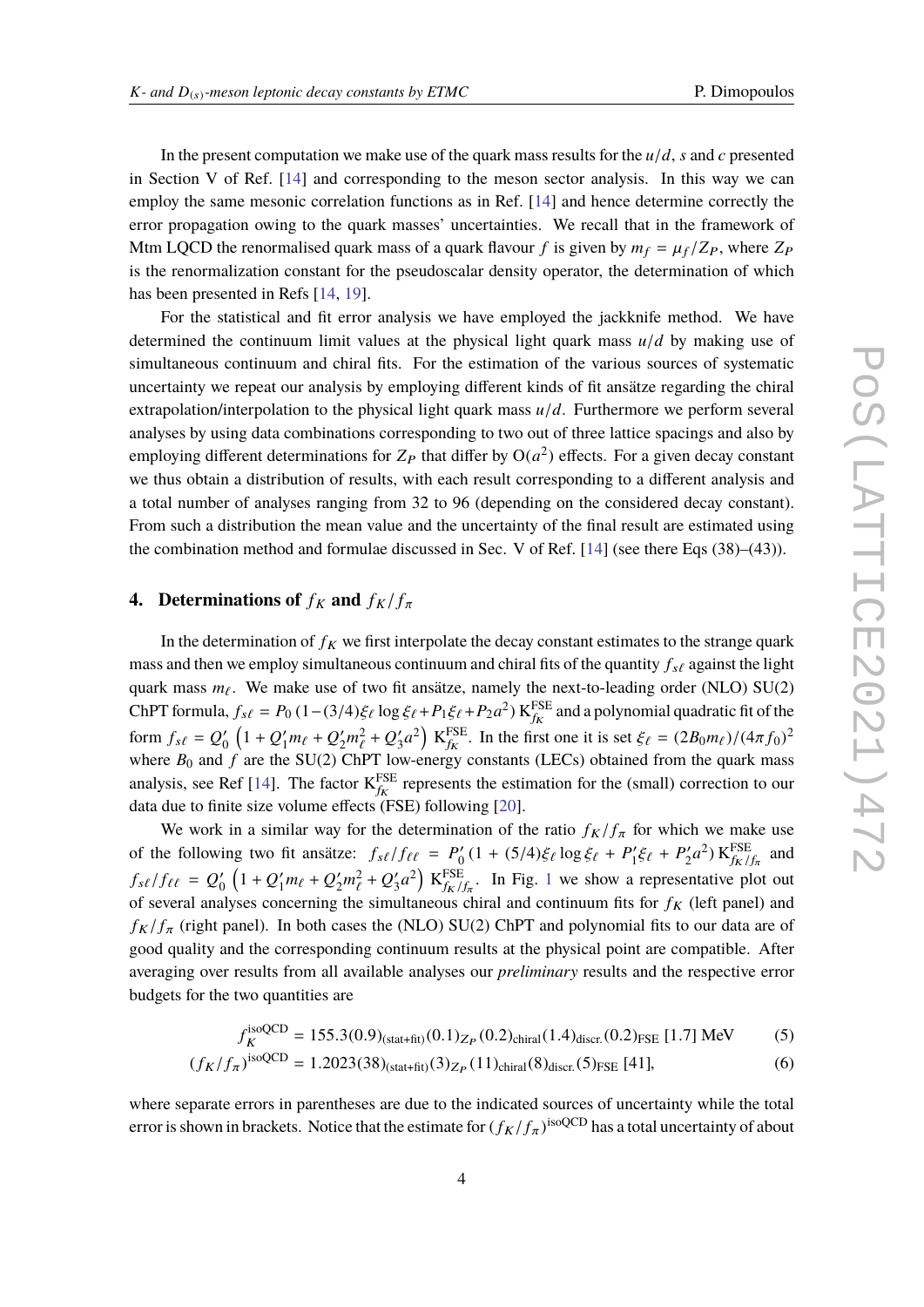0.34% and it shows nice agreement with the result of Ref. [\[9\]](#page-8-0), namely  $(f_K/f_\pi)^{isoQCD} = 1.1995$  (44), where an analysis of the same data has been performed but in terms of the PS-meson masses. Note also that a much more precise estimate for the *K*-decay constant, still in good agreement with the result of Eq. [\(5\)](#page-3-0), is obtained by

$$
f_K^{\text{isoQCD}} = (f_K/f_\pi)^{\text{isoQCD}} \times f_\pi^{\text{(isoQCD)}} = 156.8(0.6) \text{ MeV}.
$$

Finally, by employing the estimate of the strong isospin effects correction computed in Ref. [\[17\]](#page-8-8) (in the GRS scheme [\[21\]](#page-8-12)) we also obtain:

$$
f_{K^{\pm}}/f_{\pi^{\pm}} = 1.1984
$$
 (41) and  $f_{K^{\pm}} = (f_{K^{\pm}}/f_{\pi^{\pm}}) \times f_{\pi}^{(\text{phys.})} = 156.3(0.6)$  MeV

 $f_{\ell s}/f_{\ell\ell}$ 

1.30 1.25 1.20 1.15 1.10 1.05



ChPT Polynomial  $\beta = 1.836$  $\beta=1.778$  $= 1.726$ 

0.000 0.005 0.010 0.015 0.020 0.025

# **5.** Determinations of  $f_{D_s}$ ,  $f_D$  and  $f_{D_s}/f_D$

 $\epsilon_s$  (GeV)

<span id="page-4-0"></span>0.175 0.170 0.165 0.160 0.155 0.150 0.145 0.140

We compute  $f_{D_s}$  by first interpolating the decay constant estimates to the strange and charm quark masses before we employ a combined chiral and continuum fit of the data for  $f_{sc}$  in terms of  $m_\ell$  and  $a^2$ . We try two kinds of intermediate scaling variables that are the gradient flow  $w_0$  and the pseudocalar mass  $M_{sc}$ , the latter computed at each value of  $m_\ell$ . The fit ansatz for both scaling variable choices is of the form  $f_{sc} = c_0 \left(1 + c_1 m_\ell + c_3 a^2\right)$  that is linear in  $m_\ell$  and it describes nicely our data as it can be appreciated by the two plots in Fig. [2.](#page-5-0) Dependence on  $m_\ell$ , according to the expectations, is quite weak. It should be also added that the continuum limit results from both ways of analysis are in perfect agreement, nevertheless when  $M_{sc}$  is employed as the scaling variable cut off effects are clearly suppressed.

For the calculation of the ratio  $f_{D_s}/f_D$  we employ the following three fit ansätze, where the first two ansätze are polynomial fits (linear or quadratic) in  $m_\ell$ , namely  $f_{sc}/f_{\ell c} = \tilde{Q}_0(1 + \tilde{Q}_0 m + 1\tilde{Q}_0 m^2) + \tilde{Q}_0 a^2$  and the third are is heard on the UMChPT prediction and takes the form  $\tilde{Q}_1 m_\ell + [\tilde{Q}_2 m_\ell^2] + \tilde{Q}_3 a^2$ , and the third one is based on the HMChPT prediction and takes the form  $f_{sc}/f_{\ell c} = \tilde{P}_0(1 + \frac{3}{4})$  $\frac{3}{4}(1+3\hat{g}^2)\xi_{\ell} \log(\xi_{\ell}) + \tilde{P}_1 m_{\ell} + \tilde{P}_2 a^2$ , where  $\hat{g} = 0.61(7)$  is obtained from the experimental measurement of the  $g_{D^{\star}D\pi}$ . In Fig. [3](#page-5-1) we present a representative analysis plot for the

ChPT Polynomial  $\beta = 1.836$  $\beta = 1.778$  $\beta = 1.726$ 

0.000 0.005 0.010 0.015 0.020 0.025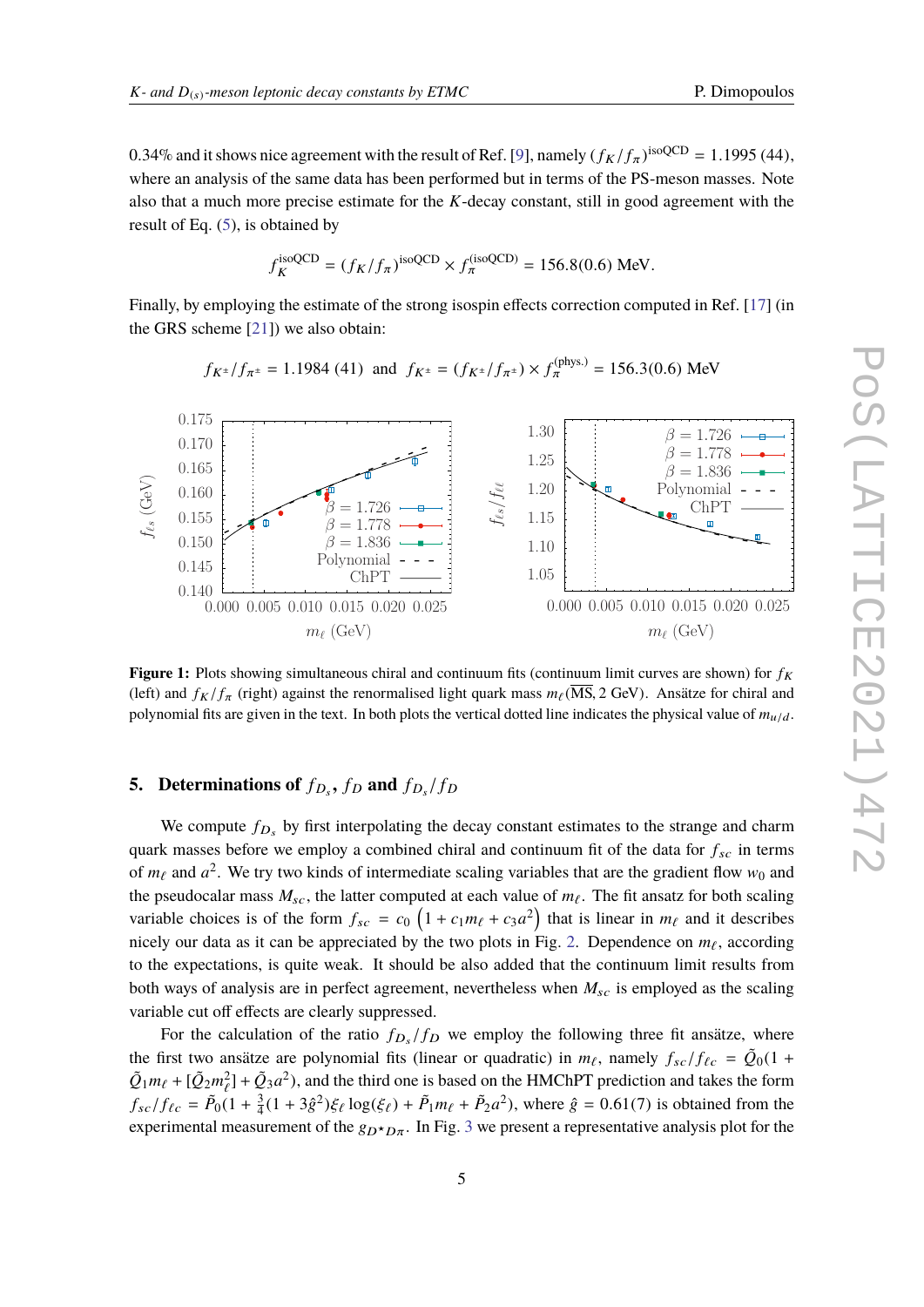<span id="page-5-0"></span>

**Figure 2:** Plots showing simultaneous chiral and continuum fit for  $f_{D_s}$  in terms of intermediate scaling variable  $w_0$  (left) and of a PS-meson mass  $M_{sc}$  (right) against the renormalised light quark mass  $m_\ell (\overline{MS}, 2 \text{ GeV})$ . In both plots the vertical dotted line indicates the physical value of  $m_{u/d}$  and "C.L." is for the continuum limit curve.

<span id="page-5-1"></span>ratio  $f_{Ds}/f_D$  against  $m_\ell$  where all three kinds of combined continnum and chiral fits are shown. We find that the HMCHPT fit describes rather poorly our data. Therefore having data at (or close to) the physical point we trust as for the central value and the error only fits of good quality which in the present case are the two kinds of the polynomial chiral fit ansatz. Finally, we can compute



**Figure 3:** Simultaneous continuum and chiral fits (continuum limit curves are shown) for the ratio  $f_{D_s}/f_D$ <br>equipst the concredited light quark mess m  $(M_s^{\text{S}} \text{2 GeV})$  using vertices chiral fit engites. Vertical detail against the renormalised light quark mass  $m_\ell(\overline{\text{MS}}, 2 \text{ GeV})$  using various chiral fit ansätze. Vertical dotted line indicates the physical value of  $m_{u/d}$ .

 $f<sub>D</sub>$  directly and indirectly. In the first way, the direct one, we follow an analysis similar to the  $f<sub>Ds</sub>$ case i.e. we employ two kinds of intermediate scaling variable. As for the chiral fit ansatz we employ both polynomial and HMChPT fits. We observe that, similarly to the  $f_{D_s}$  case, the use of a PS-meson mass of the type  $M_{\ell c}$  playing the role of intermediate scaling variable leads to suppressed discretisation effects. Moreover as it happens for the analysis of the ratio  $f_{Ds}/f_D$ , also in the case of  $f<sub>D</sub>$  the HMChPT fit ansatz does not provide a satisfactory fit quality. The indirect way for the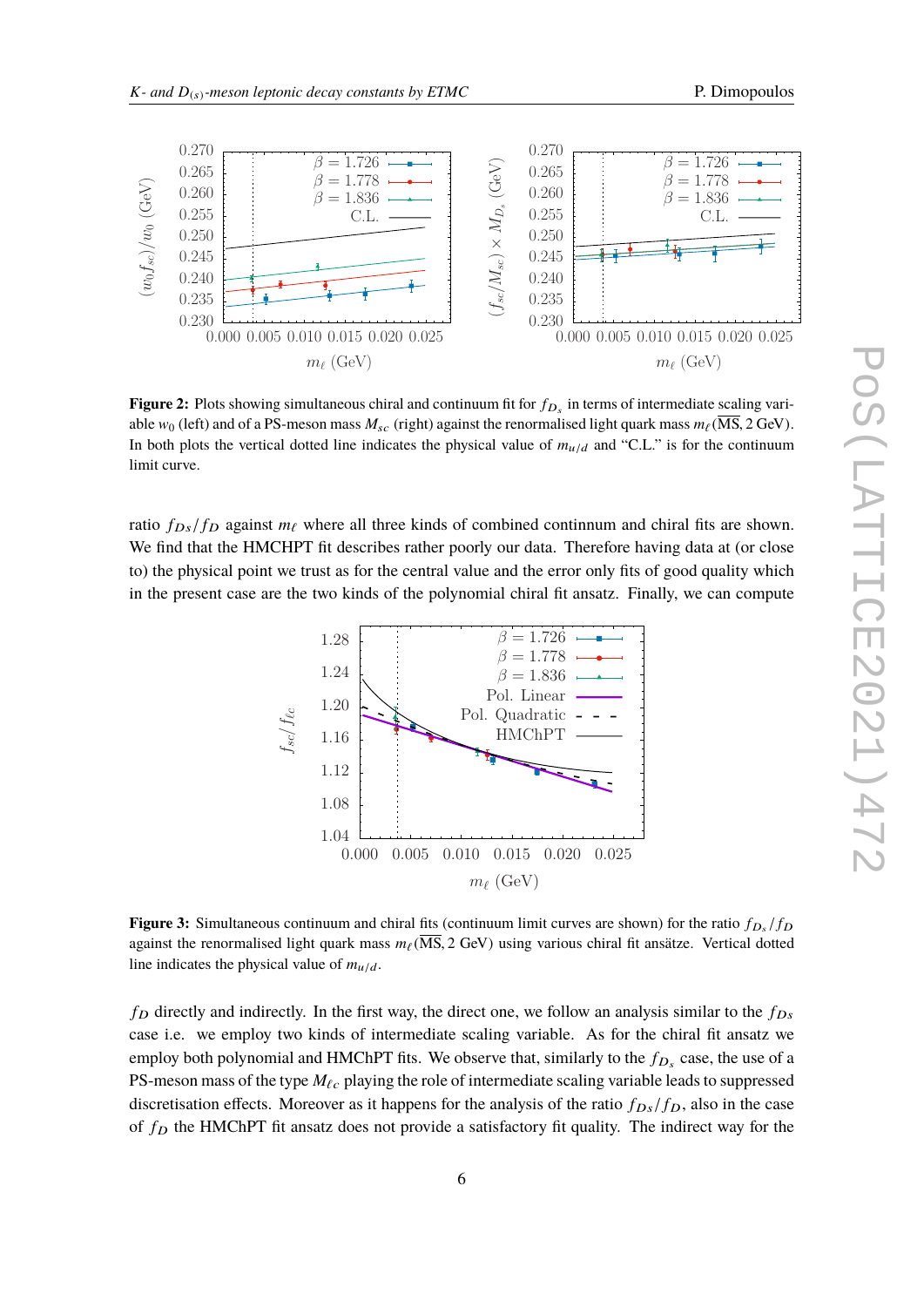<span id="page-6-0"></span>

| Quantity                                                                                     | ETMC <sub>21</sub>  | ETMC <sub>14</sub> | <b>FLAG 19</b>  | <b>FLAG 19</b> |
|----------------------------------------------------------------------------------------------|---------------------|--------------------|-----------------|----------------|
|                                                                                              | $(N_f = 2 + 1 + 1)$ | $(N_f = 2+1+1)$    | $(N_f = 2+1+1)$ | $(N_f = 2+1)$  |
| $(f_K/f_{\pi})^{\text{isoQCD}}$                                                              | 1.2023(41)          | 1.188(15)          |                 |                |
| $f_{K^{\pm}}/f_{\pi^{\pm}}$                                                                  | 1.1984(41)          | 1.184(16)          | 1.1932(19)      | 1.1917(37)     |
| $f_K^{\text{isoQCD}}$<br>(MeV)                                                               | 155.3(1.7)          | 155.0(1.9)         |                 |                |
| $f_K^{\text{isoQCD}} = (f_K/f_\pi)^{\text{isoQCD}} \times f_\pi^{\text{(isoQCD)}}$<br>(MeV)  | 156.8(0.6)          | 154.9(1.9)         |                 |                |
| $f_{K^{\pm}} = (f_{K^{\pm}}/\overline{f_{\pi^{\pm}}}) \times f_{\pi}^{(\text{phys.})}$ (MeV) | 156.3(0.6)          | 154.4(2.0)         | 155.7(0.3)      | 155.7(0.7)     |
| $f_{D_s}$ (MeV)                                                                              | 248.9(2.0)          | 247.2(4.1)         | 249.9(0.5)      | 248.0(1.6)     |
| $f_{D_s}/f_D$                                                                                | 1.1838(115)         | 1.192(22)          | 1.1783(16)      | 1.1740(70)     |
| $f_D$ (MeV)                                                                                  | 210.1(2.4)          | 207.4(3.8)         | 212.0(0.7)      | 209.0(2.4)     |
| $\frac{(f_{D_s}}{f_D})/(\frac{f_K}{f_\pi})$                                                  | 0.995(13)           | 1.003(14)          |                 |                |

**Table 2:** Comparison of (*preliminary*) results for the PS-meson decay constants of the present work (ETMC 21) with previous ETMC results (ETMC 14 [\[22\]](#page-8-13)) and FLAG 19 averages [\[11\]](#page-8-2).

computation of  $f_D$  consists in combining our results for the ratio and the  $D_s$  decay constants as follows  $f_D = f_{D_s}/(f_{D_s}/f_D)$ .

Our *preliminary* results and error budget read:

$$
f_{D_s} = 248.9 (1.6)(\text{stat+fit})(0.5)_{Z_P}(0.2)\text{chiral}(1.0)\text{discr. [2.0] MeV}
$$
 (7)

$$
f_D = 210.1 (2.2)_{\text{(stat+fit)}} (0.1)_{Z_P} (0.4)_{\text{chiral}} (0.8)_{\text{discr.}} [2.4] \text{ MeV}
$$
 (8)

$$
f_{D_s}/f_D = 1.1838 \ (90)_{\text{(stat+fit)}} (25)_{Z_P} (38)_{\text{chiral}} (57)_{\text{discr.}} [115], \tag{9}
$$

where the total error for each quantity is shown in brackets. Notice that the total relative errors for  $f_{Ds}$ ,  $f_D$  and  $f_{D_s}/f_D$  are 0.8%, 1.1% and 1.0%, respectively.

## **6. Summary and results comparisons**

In Table [2](#page-6-0) we provide the comparison of the present work results (ETMC 21) with older ETMC results (ETMC 14 [\[22\]](#page-8-13)), the latter obtained with  $N_f = 2 + 1 + 1$  simulations but far from the physical point, and also with the FLAG 19 averages [\[11\]](#page-8-2). We would like to stress the higher precision of the ETMC 21 results with respect to the corresponding ETMC 14 ones owing to a remarkable reduction of both statistical and systematic uncertainties. We also notice that the ETMC 21 results compare well with the corresponding FLAG 19 averages.

Finally, by combining our results for the decay constants with the relevant experimental inputs we provide estimates for several of the first and second row elements of the CKM matrix. We get the following *preliminary* results:  $|V_{us}/V_{ud}| = 0.2303(8)_{\text{th}}(3)_{\text{expt}}[8]$ ,  $|V_{us}| = 0.2242(8)_{\text{th}}(3)_{\text{expt}}[8]$ ,  $|V_{cd}| = 0.2199(25)_{th} (57)_{expt} [62]$  and  $|V_{cs}| = 0.9871(79)_{th} (185)_{expt} [201]$ . Thanks to the above estimates for the unitarity checks of the first and the second CKM rows we get:

$$
|V_{ud}|^2 + |V_{us}|^2 + |V_{ub}|^2 - 1 = -1.56(0.34)_{\text{th}}(0.62)_{\text{expt}}[0.71] \times 10^{-3}
$$
 (10)

$$
|V_{cd}|^2 + |V_{cs}|^2 + |V_{cb}|^2 - 1 = +2.3(1.6)_{\text{th}}(3.7)_{\text{expt}}[4.0] \times 10^{-2}.
$$
 (11)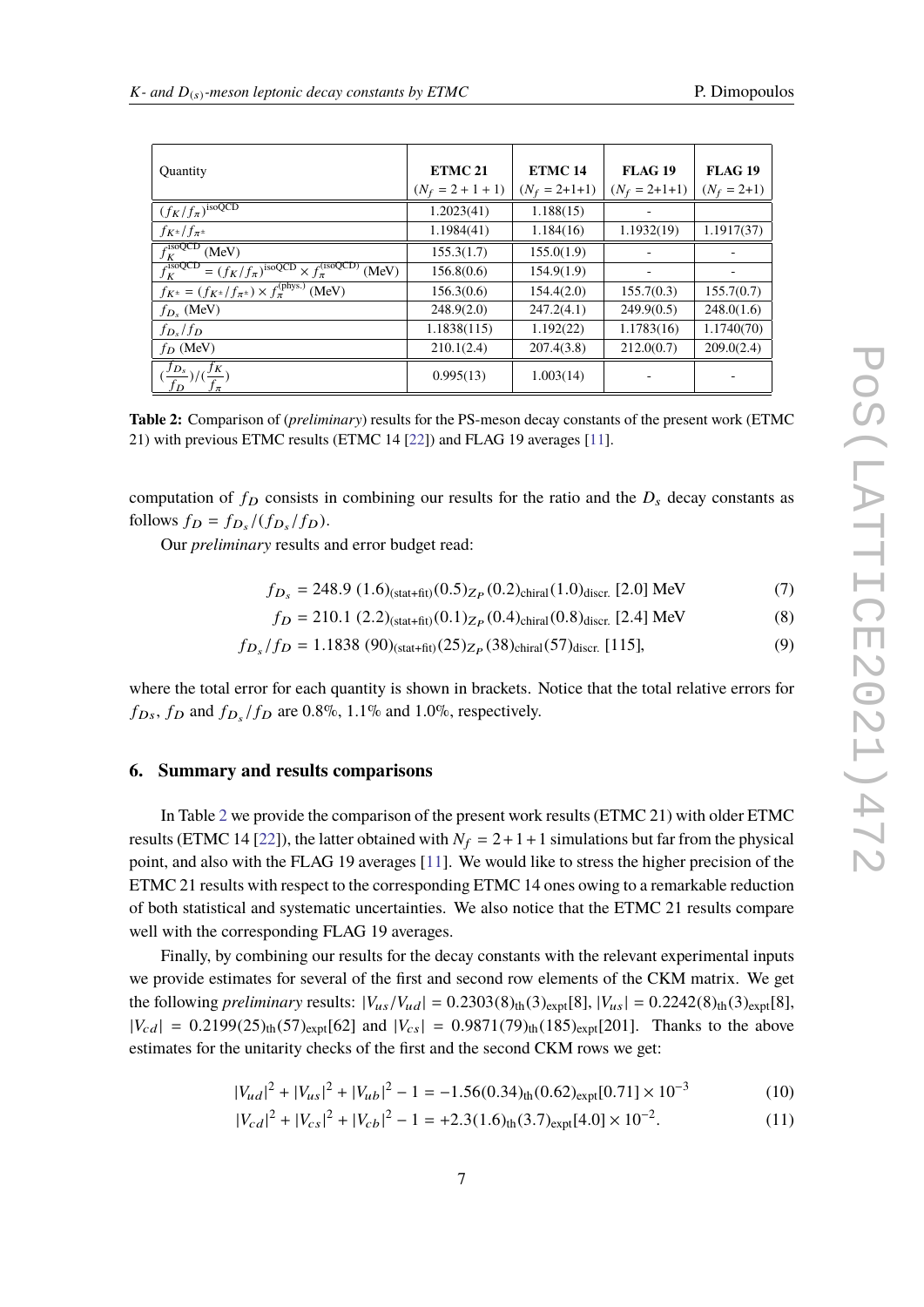where  $|V_{ub}|^2$  and  $|V_{cb}|^2$  being of order 10<sup>-6</sup> and 10<sup>-4</sup>, respectively, have negligible impact to the present accuracy. Our results lead to about  $2\sigma$  tension for the unitarity check of the first row (at the per mille level) while they confirm the second row unitarity of the CKM matrix at the percent level.

#### **Acknowledgments**

We acknowledge PRACE (Partnership for Advanced Computing in Europe) for awarding us access to the high-performance computing system Marconi and Marconi100 at CINECA (Consorzio Interuniversitario per il Calcolo Automatico dell'Italia Nord-orientale) under the grants Pra17-4394, Pra20-5171 and Pra22-5171, and CINECA for providing us CPU time under the specific initiative INFN-LQCD123. The authors gratefully acknowledge the Gauss Centre for Supercomputing e.V. (www.gauss-centre.eu) for funding this project by providing computing time through the John von Neumann Institute for Computing (NIC) on the GCS Supercomputers Jureca and Jureca Booster [\[23\]](#page-8-14) at Jülich Supercomputing Centre (JSC). P.D. acknowledges support form the European Unions Horizon 2020 research and innovation programme under the Marie Sklodowska-Curie grant agreement No. 813942 (EuroPLEx) and from INFN under the research project INFN-QCDLAT. R.F. acknowledges the University of Rome Tor Vergata for the support granted to the project PLNUGAMMA.

### **References**

- <span id="page-7-0"></span>[1] R. Frezzotti and G.C. Rossi, *Chirally improving wilson fermions. i: O(a) improvement*, *JHEP* **08** (2004) 007 [[hep-lat/0306014](https://arxiv.org/abs/hep-lat/0306014)].
- <span id="page-7-1"></span>[2] R. Frezzotti and G.C. Rossi, *Twisted-mass lattice QCD with mass non-degenerate quarks*, *[Nucl. Phys. Proc. Suppl.](https://doi.org/10.1016/S0920-5632(03)02477-0)* **128** (2004) 193 [[hep-lat/0311008](https://arxiv.org/abs/hep-lat/0311008)].
- <span id="page-7-2"></span>[3] [ETMC] C. Alexandrou et al., *Simulating twisted mass fermions at physical light, strange and charm quark masses*, *Phys. Rev. D* **98** [\(2018\) 054518](https://doi.org/10.1103/PhysRevD.98.054518) [[1807.00495](https://arxiv.org/abs/1807.00495)].
- [4] [ETMC] A. Abdel-Rehim et al., *First physics results at the physical pion mass from*  $N_f = 2$ *Wilson twisted mass fermions at maximal twist*, *Phys. Rev. D* **95** [\(2017\) 094515](https://doi.org/10.1103/PhysRevD.95.094515) [[1507.05068](https://arxiv.org/abs/1507.05068)].
- [5] [ALPHA] P. Dimopoulos, H. Simma and A. Vladikas, *Quenched B(K)-parameter from Osterwalder-Seiler tmQCD quarks and mass-splitting discretization effects*, *[JHEP](https://doi.org/10.1088/1126-6708/2009/07/007)* **0907** [\(2009\) 007](https://doi.org/10.1088/1126-6708/2009/07/007) [[0902.1074](https://arxiv.org/abs/0902.1074)].
- <span id="page-7-3"></span>[6] D. Becirevic et al., *Exploring twisted mass lattice qcd with the clover term*, *Phys. Rev.* **D74** (2006) 034501 [[hep-lat/0605006](https://arxiv.org/abs/hep-lat/0605006)].
- <span id="page-7-4"></span>[7] Y. Iwasaki, *Renormalization Group Analysis of Lattice Theories and Improved Lattice Action: Two-Dimensional Nonlinear O(N) Sigma Model*, *Nucl.Phys.* **B258** [\(1985\) 141.](https://doi.org/10.1016/0550-3213(85)90606-6)
- <span id="page-7-5"></span>[8] S. Aoki, R. Frezzotti and P. Weisz, *Computation of the improvement coefficient c(SW) to one loop with improved gluon actions*, *[Nucl. Phys. B](https://doi.org/10.1016/S0550-3213(98)00742-1)* **540** (1999) 501 [[hep-lat/9808007](https://arxiv.org/abs/hep-lat/9808007)].